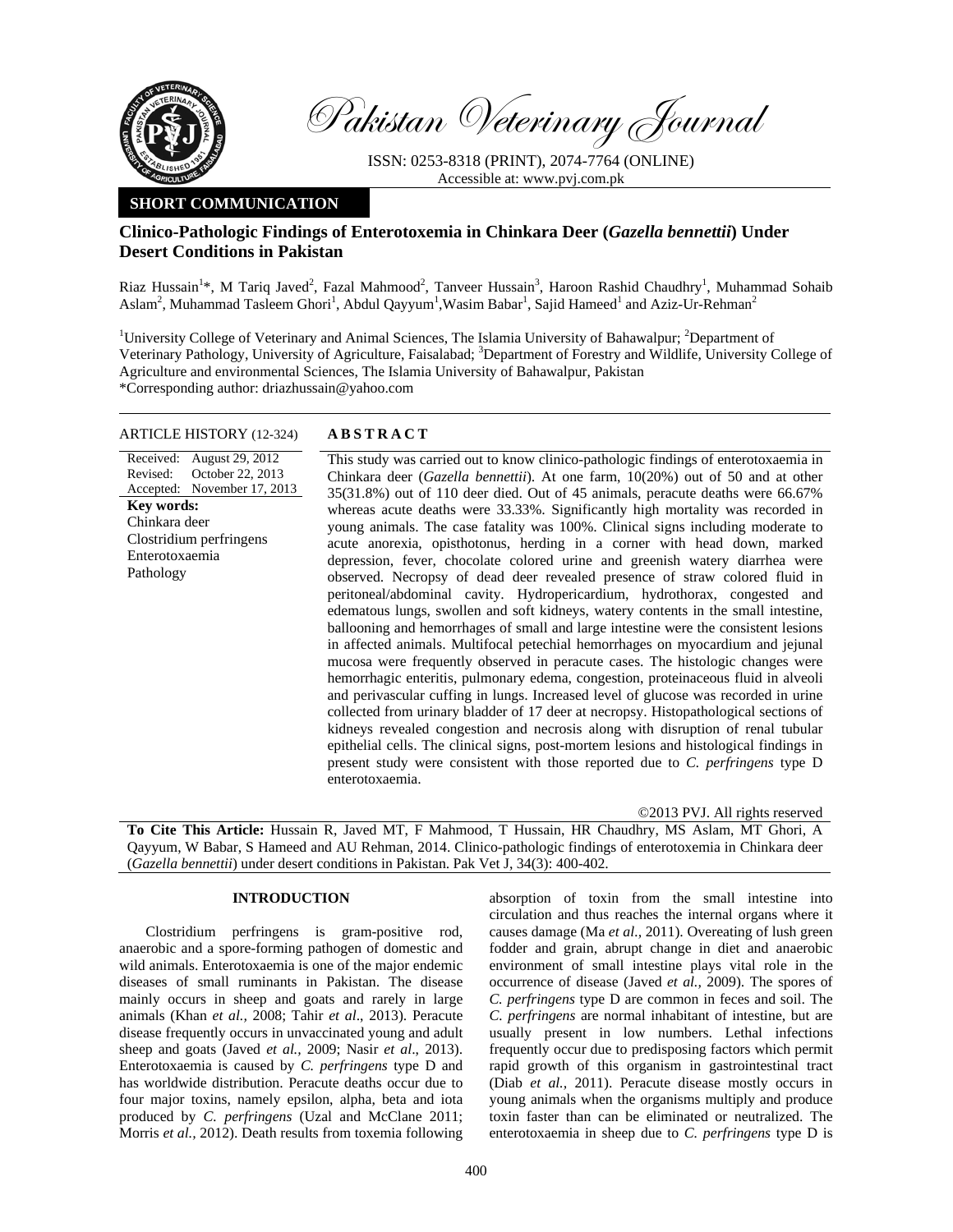known as pulpy kidney disease. This infection is characterized by lesions including soft and swollen kidneys, severe haemorrhages in small and large intestine, hydropericardium, hydrothorax, serosal and muscular haemorrhages in heart and colon (Khan *et al.,* 2008; Javed *et al.,* 2009). History, clinical picture, gross lesions at necropsy and histopathological findings are valuable tools in establishing a presumptive diagnosis. Descriptions of gross pathological and microscopic changes in naturally occurring cases of *C. perfringens* type D enterotoxaemia in Chinkara deer *(Gazella bennettii)* are scant. The present study reveals the clinical picture, gross and histopathological findings in 45 Chinkara deer suspected of died due to enterotoxaemia.

## **MATERIALS AND METHODS**

The present study was carried out during an outbreak of enterotoxaemia in Chinkara deer (*Gazella bennettii*) at two farms in district Bahawalpur, Punjab Province. The environmental temperature of that area varied from 41.3 to 42.5°C with 63.1% relative humidity. These farms are at a distance of 3 km from each other. At these farms the deer were not vaccinated against any disease. The lush green fodder Barseem (*Trifolium alexandrinum*) and fresh water was offered to these animals. The goats were also kept with deer at second farm. The goats had the history of diarrhea and enterotoxaemia. The attendants working at one farm also had sheep and goats at their homes.

The clinical signs in sick animals were moderate to acute anorexia, herding in a corner with head down, marked depression, fever, passing of chocolate colored urine and greenish watery diarrhea. The sick animals were treated orally with antibiotics Amoxicillin (10mg/kg BW), Tribersen (15mg/kg BW) and CTC-20 (10mg/kg BW). In addition the vitamin-mineral mixture (1 ml/lit in drinking water) was also given to sick deer. However, the treated animals did not show any improvement in signs and death occurred.

Necropsies were conducted within 1 hour after death and gross changes were observed. Morbid tissues from lungs, liver, kidneys and intestine were collected and fixed in 10% neutral buffered formalin for 15 days. Standard histopathological techniques were used for fixation, dehydration, infiltration and embedding. Four micron thick sections from fixed tissues were cut and stained with hematoxylin and eosin method. The data collected were subjected to Chi square analyses and P<0.05 was considered as significance level. Odd ratios and 95% confidence intervals were also determined.

#### **RESULTS AND DISCUSSION**

In present study out of 45 animals, peracute death was recorded in 30 (66.7%), while acute death occurred in 15 (33.3%) deer. The peracute and acute cases of death due to this disease in sheep, goats and cattle calf have been reported (Javed *et al.,* 2009). In the present study the mortality rate ranged between 10 (20%) and 35 (33.3%) in two deer flocks. The results indicated a 2 times (OR=2.00) higher mortality in deer flock that had goats as companion animals. Results also showed that the mortality was significantly (P<0.05) higher in young

| Sex/age      | No. of | Mortality |      | 95% CI          | Odd Ratio/            |  |  |
|--------------|--------|-----------|------|-----------------|-----------------------|--|--|
|              | Animal | No.       | ℅    |                 | P value               |  |  |
| Sex          |        |           |      |                 |                       |  |  |
| Female       | 109    | 27        | 24.8 | 17.4 to 33.5    | $OR = 0.51$           |  |  |
| Male         | 46     | 18        | 39.1 | 25.9 to 53.7    | $[reciprocal = 1.95]$ |  |  |
| Age groups   |        |           |      |                 |                       |  |  |
| $<$ $1$ Year | 64     | 25        | 39.1 | 29.6 to 49.7    | Mantel-Haenszel       |  |  |
| 1-2 Year     | 55     | 12        | 21.8 | 13.6 to 33.5    | chi-sq P<0.05         |  |  |
| 3 Years      | 36     | 8         | 22.2 | $1.2$ to $10.1$ |                       |  |  |

| Table 2: Overall frequency of gross lesions observed in deer (n=45) died |  |  |  |  |
|--------------------------------------------------------------------------|--|--|--|--|
| of enterotoxaemia                                                        |  |  |  |  |

| Gross lesions                                 | Frequency |      |  |  |
|-----------------------------------------------|-----------|------|--|--|
|                                               | No        | ℅    |  |  |
| Hydrothorax                                   | 37        | 82.2 |  |  |
| Hydroperitonium                               | 39        | 86.7 |  |  |
| Hydropericardium                              | 36        | 80.0 |  |  |
| Petechial hemorrhages on myocardium           | 41        | 91.I |  |  |
| Congested lungs                               | 39        | 86.7 |  |  |
| Pulmonary edema                               | 40        | 88.8 |  |  |
| Swollen and soft kidneys                      | 43        | 95.6 |  |  |
| Hemorrhages on kidneys                        | 42        | 93.3 |  |  |
| Watery contents in intestine                  | 43        | 95.6 |  |  |
| Hemorrhages on jejunal mucosa                 | 39        | 86.7 |  |  |
| Ballooning and hemorrhages of small intestine | 41        | 91.I |  |  |

animals as compared to old animals (Table 1). Higher mortality in young animals has already been reported in other animal (Javed *et al.,* 2009). The history suggested that the disease has strong correlation with the subtropical conditions. Under similar conditions, peracute and acute deaths have been reported previously in Chinkara deer (Khan *et al.,* 2008), cattle and sheep (Javed *et al.,* 2009).

 In present study no clinical signs were observed in animals died due to peracute infection. However, in acute cases various clinical signs including moderate to acute anorexia, herding in a corner with head down, marked depression, fever, opisthotonus, passing of chocolate colored urine and greenish watery diarrhea were observed among all infected animals. Previously, similar clinical sings in acute cases of enterotoxaemia in deer, cattle, sheep and goats have been reported (Khan *et al.,* 2008; Popoff, 2011; Garcia *et al.,* 2012).

Postmortem changes (Table 2) observed in dead animals included excessive amount of proteinaceous straw colored fluid in epicardium, abdominal and thoracic cavities in peracute and acute cases. In Pakistan similar necropsy findings have been reported in deer (Khan *et al.,* 2008), sheep and goats (Javed *et al.,* 2009). Lungs were congested, edematous and consolidated in all animals showing respiratory signs. Kidneys of affected animals were soft and swollen, darker in color and appeared congested. Similar gross changes in lungs and kidneys of naturally and experimentally induced enterotoxaemia has been reported in deer (Khan *et al.,* 2008), in sheep and goats (Popoff, 2011). Petechial hemorrhages at the base of heart, myocardium and jejunal mucosa were observed during postmortem examination. Ballooning and hemorrhages of small and large intestine and greenish watery material were frequently observed in deer in acute cases. Gross lesions observed in present study are similar to previous cases of enterotoxaemia in cattle, deer and other small ruminants (Khan *et al.,* 2008; Popoff 2011).

Microscopically, lungs exhibited striking changes those were comprised of diffusely packed eosinophilic proteinaceous edema fluid and inflammatory material within alveoli, bronchioles and bronchi. Lung tissue